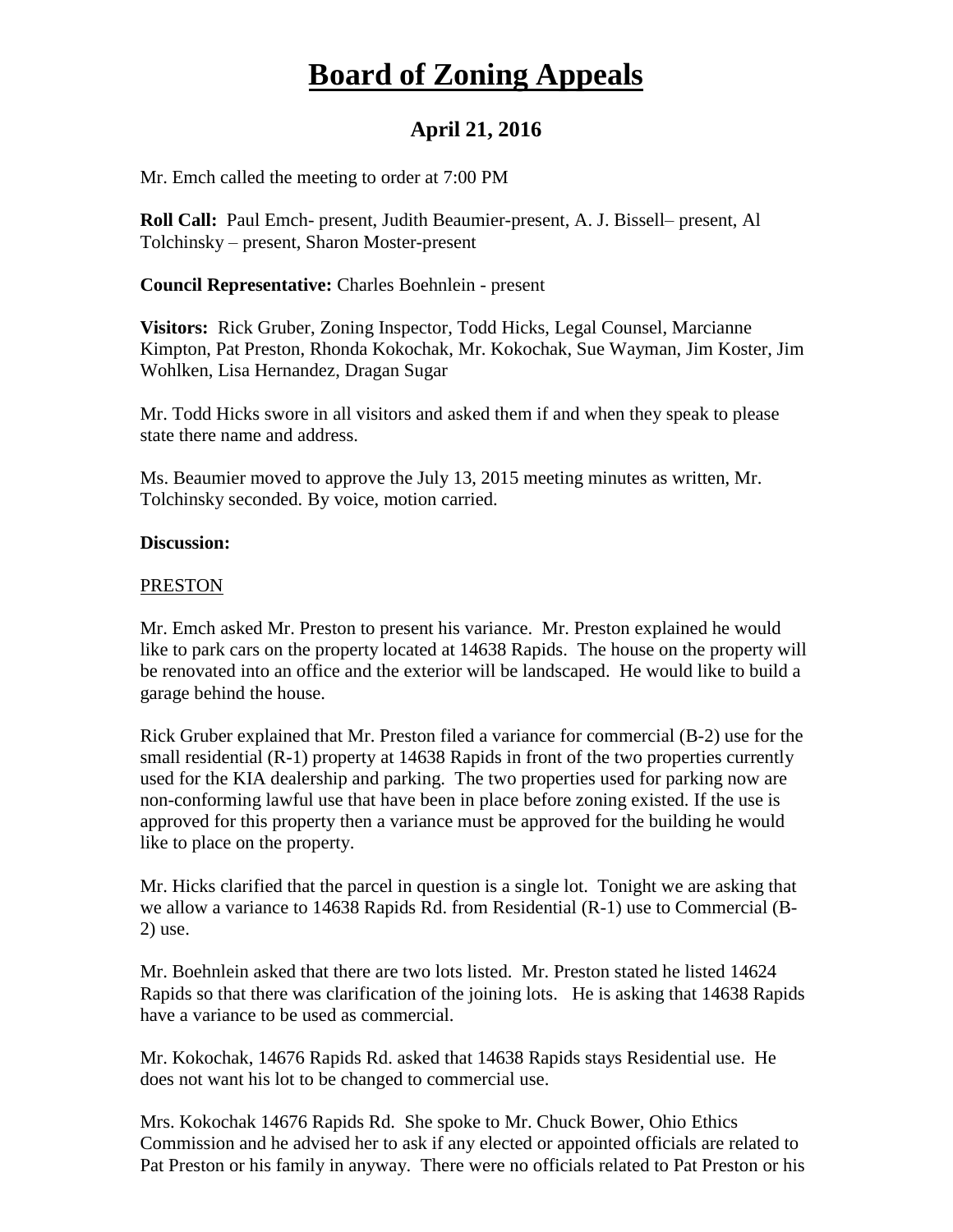family at this meeting. She explained her concerns about the variance: Pollution, car exhaust, paint fumes, traffic at Rapids and 87, car carriers at 4:30am dropping tailgate and the speaker system is jarring. Mr. Preston stated that he understands her concerns. He explained the access road has been there for 30 years. He spent \$30,000.00 to clean up the area. Unloading carriers is a function of the dealership and they are trying to direct the carriers into the lot to unload the cars. There is no painting at the location, there are no oil spills and they do have to follow EPA rules and regulations. The loud speakers have been corrected. Mrs. Kokochak mentioned her concern for re-sale of her home. Mr. Preston explained that the property was a Country Ford dealership for years and had and inventory of 600 cars in that lot at time. He does not have the volume of cars that the previous dealership had in the parking lot. Mr. Preston explained that he has purchased many properties in the area that were in disarray and has renovated the properties with the approval of the Zoning Inspector and the Zoning Ordinances of Burton Village.

Mrs. Hernandez at 14628 Evergreen Dr. expressed her concerns and explained that visibility is blocked when stopped at 87 and Rapids Rd. when a carrier is parked on 87 and unloading cars. She is recommending that the carrier unload in the lot or have a Preston employee direct traffic.

Mr. Tolchinsky made a motion to grant a use variance from R-1 Suburban Residence to B-2 Highway Business for the existing house on 14638 Rapids Rd. to be used as an office and allow construction of service bay garage not to exceed 5640 sq. ft. Seconded by Paul Emch. Roll Call: Al Tolchinsky - yes, Paul Emch – yes, Judy Beaumier – yes, A.J. Bissell - yes, Sharon Moster – abstained.

#### COFFEE CORNERS

Mrs. Sue Wayman explained that she would like to place a fence outside of her coffee shop where she can place tables. The tables that are currently outside would be where the fence would be located. The reason for this is so she can allow clients to sit out and have a glass of wine/beer outside on the sidewalk. The state does require a fence if serving alcohol outside. The fence will be removable for the winter months and the post holes will be capped for the snow plow.

Mrs. Moster asked if the fence had to be permanent. Mr. Hicks mentioned that the fence would meet the requirements. Mr. Emch asked that the measurement of the fence from the building be 5  $\frac{1}{2}$  ft. Mrs. Moster had concerns that the fence would be blocking the sidewalk and the other restaurants may want a seasonal fence and that would blocking the sidewalk for pedestrians. She was concerned that the fence would prevent window shopping. Mr. Hicks mentioned that Mrs. Wayman's reason for being here is that she has a liquor license and she must have a fence to serve liquor outside. Mrs. Beaumier asked about the height of the fence. There is no mention of the height in the drawing presented. Mr. Gruber asked if the state required a certain height. Mrs. Wayman mentioned once approved here at the Village she will check with the state. Mr. Hicks recommended to put the height of the fence in the motion. Mayor Koster mentioned his concern was uniformity of these fences along the sidewalk. Mr. Gruber mentioned that fence height in residential is 3 feet in height for residential. Mr. Hicks said to state a height in the motion. Mrs. Moster asked what type of material is the fence.